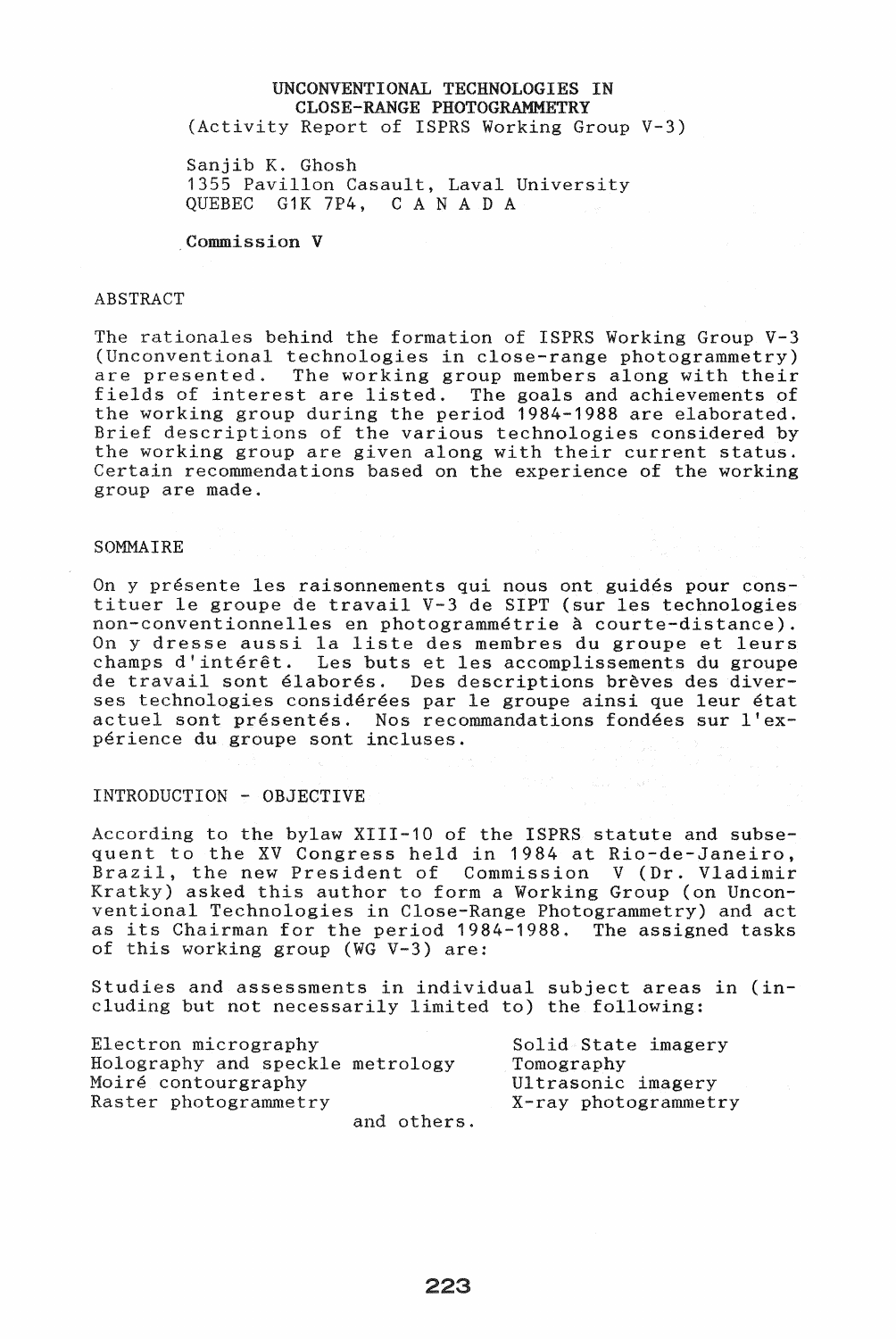The working group was formed also in pursuance of Resolution 2, ISPRS Commission V, made at the Rio Congress, which reads as follows:

"The Congress, noting the rapidly increasing availability and improved performance of solid state and other unconventional sensing techniques, recognizing their potential for the immediate processing of acquired data and for the inclusion of a real time feedback loop in dynamic processing, recommends that the real time aspects of digital photogrammetric processing be given high priority in all relevant activities organized by Commission V, especially in the monitoring and control of processing in scientific, industrial and biomedical applications."

In view of the diversity of the fields/subject areas, the WG Chairman invited several international colleagues to form subgroups to look into problems in separate fields. The WG was composed of the following members:

| Dr. Muzaffer Adiguzel, Switzerland<br>Dr. M. Shawki El-Ghazali, Kuwait<br>Dr. Hebbur Nagaraja, Sweden<br>Dr. Taichi Oshima, Japan<br>Dr. Guy Butcher, U.K.<br>Dr. Chandra P. Grover, Canada<br>Dr. R.J. Pryputniewicz, U.S.A. | Electron micrography<br>Electron micrography<br>Electron micrography<br>Electron micrography<br>Holography<br>Holography<br>Holography, Speckle<br>metrology |
|-------------------------------------------------------------------------------------------------------------------------------------------------------------------------------------------------------------------------------|--------------------------------------------------------------------------------------------------------------------------------------------------------------|
| Mr. George E. Karras, Greece                                                                                                                                                                                                  | Moiré topography                                                                                                                                             |
| Prof. H. Takasaki, Japan                                                                                                                                                                                                      | Moiré contourgraphy                                                                                                                                          |
| Mr. Gary Robertson, U.S.A.                                                                                                                                                                                                    | Ultrasonic imagery                                                                                                                                           |
|                                                                                                                                                                                                                               | Raster photogrammetry                                                                                                                                        |
|                                                                                                                                                                                                                               | Solid-state imagery                                                                                                                                          |
| Dr. Henrik Haggrén, Finland                                                                                                                                                                                                   | Solid-state imagery                                                                                                                                          |
| Dr. Manfred Stephani, F.R. Germany                                                                                                                                                                                            | Solid-state imagery                                                                                                                                          |
| Dr. Mohamed Bougouss, Morocco                                                                                                                                                                                                 | Tomography                                                                                                                                                   |
| Dr. Z. Wishahy, Egypt                                                                                                                                                                                                         | Ultrasonic imagery                                                                                                                                           |
| Dr. Michel Boulianne, Canada                                                                                                                                                                                                  | X-ray photogrammetry                                                                                                                                         |
| Mr. A.N. Charny, U.S.S.R.                                                                                                                                                                                                     | X-ray photogrammetry                                                                                                                                         |
| Dr. S.A. Veress, U.S.A.                                                                                                                                                                                                       | X-ray photogrammetry                                                                                                                                         |
| Dr. Takenori Takamoto, U.S.A.                                                                                                                                                                                                 | Ocular Fundus photo-                                                                                                                                         |
|                                                                                                                                                                                                                               | grammetry                                                                                                                                                    |
| Dr. D.C. Williams, U.K.                                                                                                                                                                                                       | Optical metrology                                                                                                                                            |
| Dr. S.K. Ghosh, Canada                                                                                                                                                                                                        | WG Chairman                                                                                                                                                  |
|                                                                                                                                                                                                                               |                                                                                                                                                              |

The Working Group was represented in two sessions at the ISPRS Commission V Symposium held at Ottawa, Canada, in June 1986. There were, furthermore, several papers presented in other sessions that relate to the subject matters of this WG. A total of 12 papers were identified as being related to our WG. We had a business meeting during the same symposium where diverse matters were discussed.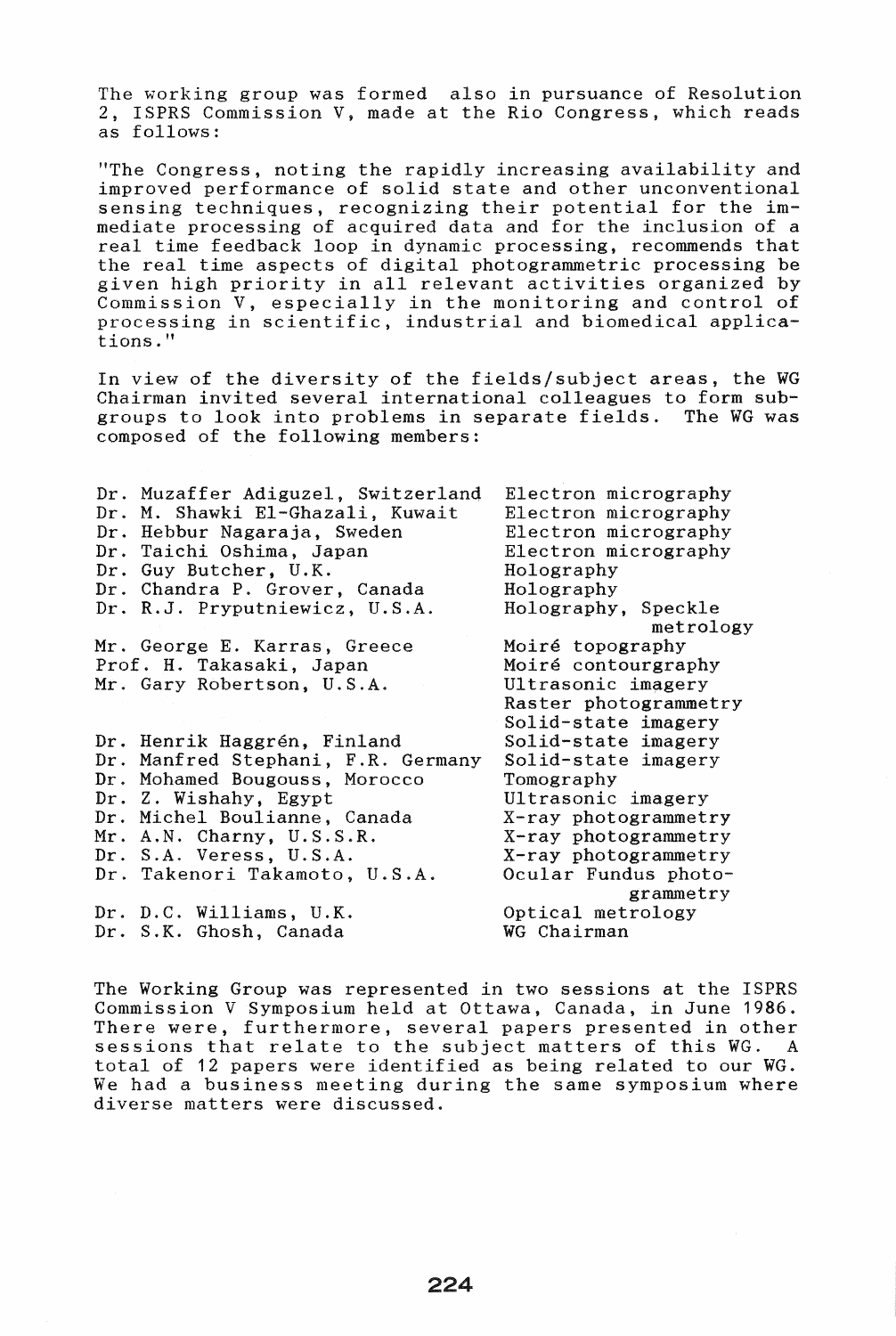A questionnaire, in the pattern although modified followed during the previous quadrennium and intended to collect updated information on the various techniques was finalized during the Ottawa Symposium business meeting and was distributed shortly thereafter among the WG members and several other colleagues known to be involved in these technologies.

#### UPTO DATE INFORMATION

Updated information derived from the various completed questionnaire and from papers presented by the WG members and other colleagues in the world as collected by the WG Chairman are given below:

## Electron micrography (EM)

Both SEM (Scanning Electron Micrography) and TEM (Transmission Electron Micrography) systems have been studied and analyzed by photogrammetric procedures. Various distorsion patterns (viz., scale affinity, radial, spiral and tangential) have been identified and mathematical models have been developed<br>for them. It is found that an EM system in use can be stabil-It is found that an EM system in use can be stabilized long enough to calibrate it and to apply the calibration results to the micrographs and their stereo-pairs for precision measurements. The near parallel projective imagery has been found to be compatible with analytical photogrammetric<br>plotters. Magnification upto 500 000 x in TEM and upto 200 Magnification upto 500 000 x in TEM and upto 200 000 x in SEM have been reported, the limiting resolutions being, 0.3 nm in TEM and 3.0 nm in SEM. Applications include surface topography (SEM) and tissue and cell biological studies (TEM).

## Holography and speckle metrology

The technique is based on electromagnetic wavefronts, scattered from an object, which are recorded on a photographic plate called a hologram. The derivation of 3-D information is based on double exposure holographic interferometry. The light must be coherent and monochromatic. Measurements of motions and deformations ranging from 1  $\mu$ m to 1.5 mm with a potential accuracy of upto 0.3 nm have been reported. The advantage of unlimited depth of focus and the ability to look around an object makes it well suited to the study of small objects. It has applications in multiple image storage. A It has applications in multiple image storage. A combination of holography and sonography appears feasible. One may see also holography as a great contributer in computer storage due to its enormous storage capacity.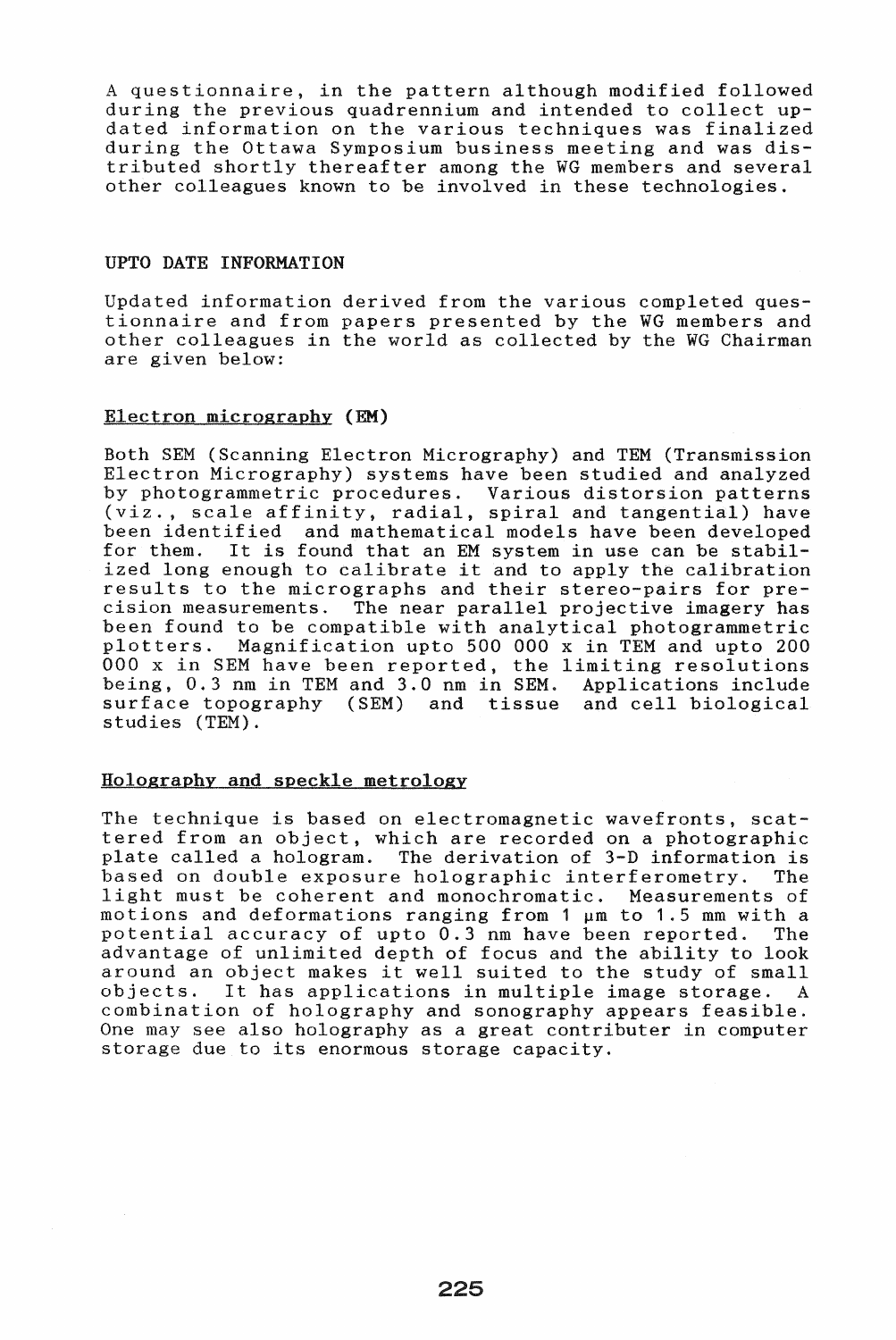## Moiré contourgraphy

Moiré fringe topography is mainly used in biostereometrics to measure human body forms, volumes and deformations. Image resolution of 25 lines/mm and accuracies of upto 0.1 mm been reported. As in various other fields, the potential exists here for real-time computer processing and analyses of Moire images.

## Raster photogrammetry

It involves the projection of a grid of known dimensions on the object. This permits obtaining of 3-D information on the object from a single image with simple and relatively inexpensive measuring instruments. The technique is adaptable to automated digitizing and real-time data processing. Accuracy of the order of 4  $\mu$ m has been reported with the use of a metric (calibrated) camera and this technique. Its applicametric (calibrated) camera and this technique. tion potential exists in robotics and in computer vision.

## Solid-state imagery

Solid state Charge Coupled Device (CCD) cameras of array sizes<br>unto around 400 x 500 pixels are available commercially. The upto around 400 x 500 pixels are available commercially. data can be easily processed by a computer in real-time and stereo-matching techniques have been developed to extract 3 information. The technique has a great potential in not only monitoring but also in controlling dynamic processes of ob-<br>jects. Image resolution depends on the pixel arrav. Acjects. Image resolution depends on the pixel array. curacies upto 0.2 pixel have been reported. Direct acquisition of digital data and on-the-job system calibration are two important possible aspects of this system.

## Tomography

Tomodensitometry obtained through X-ray scanning at 360° around an object is extensively used in medical applications around an object is extensively used in medical applications<br>around the world. It gives a sectional view of the object aroung the world. It gives a sectional view of the object<br>(e.g., a human limb). By integrating data through several  $(e.g., a human limb).$  By integrating data through several such tomographs, one can obtain  $3-D$  information of the entire object (both internal and external detectable features in the system). On-the-job calibration and 3-D data generation are recently developed features in these regards. An accuracy better than 0.3 mm has been reported.

## Ultrasonic imagery

Ultrasonic recording technique has been used in medical applications (biostereometrics). Image resolution of around lines/mm has been reported. Photogrammetric calibration and data/image analyses methodologies have yet to be developed to perfection. Interesting researches are in progress.